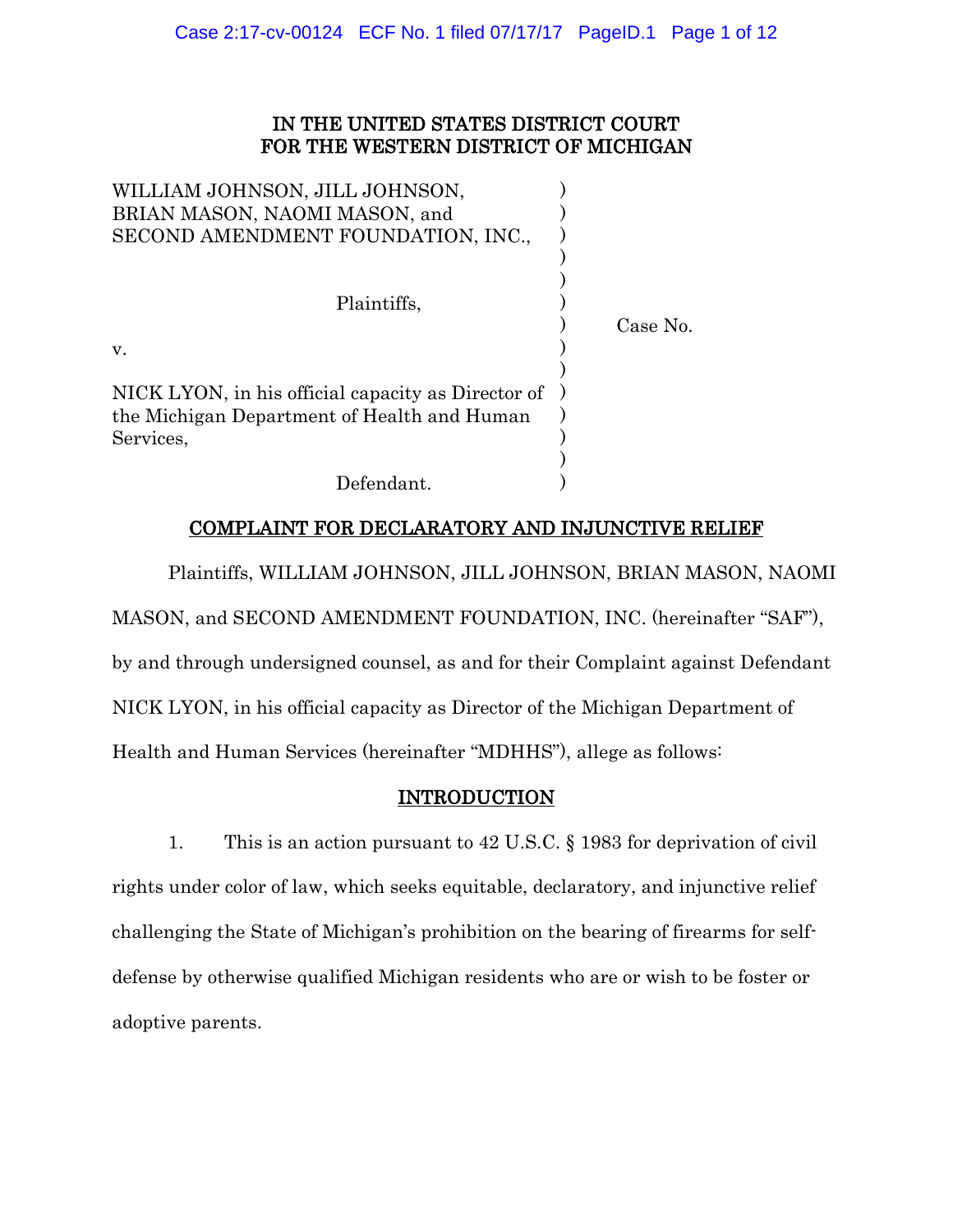## Case 2:17-cv-00124 ECF No. 1 filed 07/17/17 PageID.2 Page 2 of 12

2. The Second Amendment "guarantee[s] the individual right to possess and carry weapons in case of confrontation," District of Columbia v. Heller, 554 U.S. 570, 128 S.Ct. 2783, 2797 (2008), and is "fully applicable against the States," McDonald v. City of Chicago, 561 U.S. 3025, 130 S. Ct. 3020, 3026 (2010).

3. However, the policy of the MDHHS, by implementing requirements and restrictions that are actually functional bans on the bearing of firearms for selfdefense, both in and out of the home, completely prohibits foster and adoptive parents, and those who would be foster or adoptive parents, from the possession and bearing of readily-available firearms for the purpose of self-defense. This violates Plaintiffs' constitutional rights under the Second and Fourteenth Amendments.

4. Plaintiffs seek to establish that the recognition and incorporation of the Second Amendment, and the Fourteenth Amendment's due process and equal protection clauses, renders the State's ban on the possession and bearing of firearms by foster and adoptive parents, and would-be foster and adoptive parents, unconstitutional. As the Plaintiffs only seek to be treated the same as other lawabiding Michigan residents, the Second and Fourteenth Amendments render a ban such as that challenged in this action, impermissible.

5. This action is not about the issue of "safe storage" laws generally, but only insofar as the State's requirements and restrictions prohibit foster and adoptive parents, and those who would be foster or adoptive parents, from the possession and bearing of readily-available firearms for the purpose of self-defense, both in and out of their homes.

-2-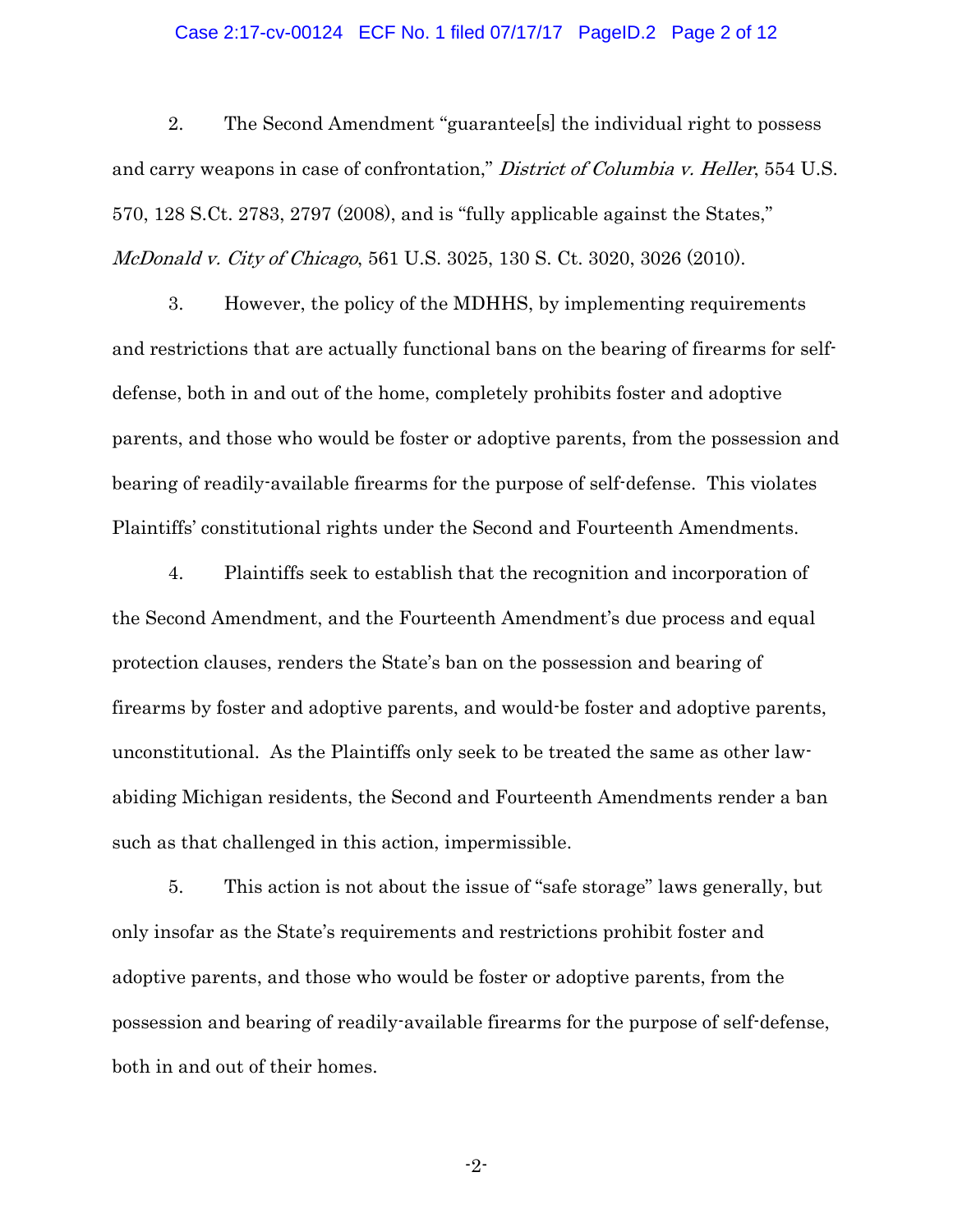#### JURISDICTION AND VENUE

6. This Court has subject matter jurisdiction pursuant to 28 U.S.C. §§ 1331, 1343, 2201, 2202 and 42 U.S.C. § 1983, in that this action seeks to redress the deprivation, under color of the laws, statute, ordinances, regulations, customs, and usages of the Defendant as he executes, administers and enforces the complained-of laws, of the rights, privileges or immunities secured by the United States Constitution and by Acts of Congress.

7. This Court has personal jurisdiction over the Defendant because, inter alia, he acted under the color of laws, policies, customs, and/or practices of the State of Michigan and/or within the geographic confines of the State of Michigan.

8. Venue is proper pursuant to 28 U.S.C. § 1391 because the Defendant executes, administers, and enforces the complained-of laws against Plaintiffs in this District, and because the events and omissions giving rise to this action are harming Plaintiffs in this District, and the State laws were enacted in the State capital in this District.

### **PLAINTIFFS**

9. Plaintiff William Johnson is 54 years old, and resides with his family in Ontonagon, Michigan. Johnson is retired from the United States Marine Corps following disability, and also worked as a truck driver. He has lived in Ontonagon for nine years, and lived in the Grand Rapids area prior to that. William also possesses a Michigan Concealed Pistol License. In sum, he has many solid connections to the State of Michigan and the Ontonagon area, including his wife and his grandson who still reside in the area.

-3-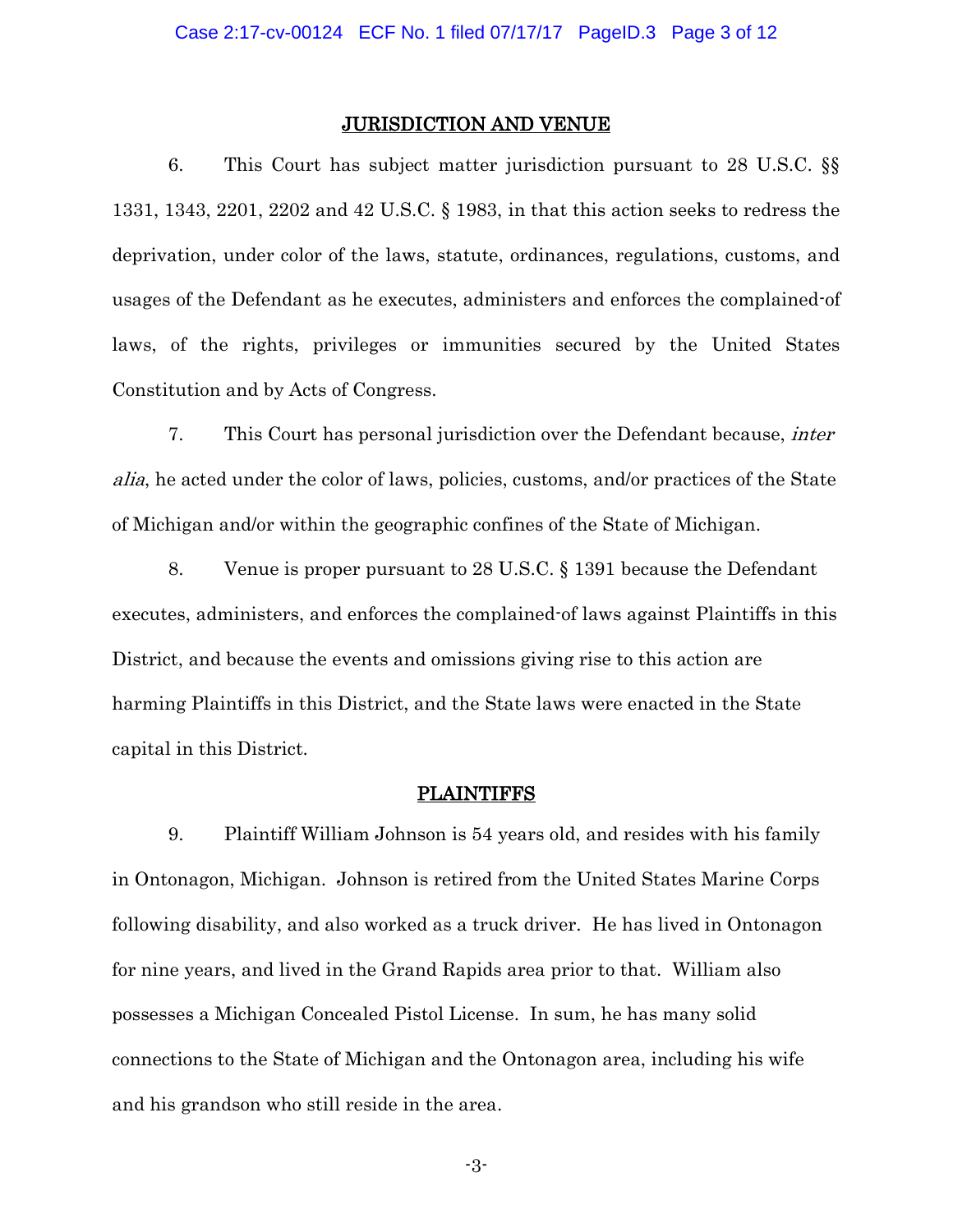## Case 2:17-cv-00124 ECF No. 1 filed 07/17/17 PageID.4 Page 4 of 12

10. Plaintiff Jill Johnson resides with her family in Ontonagon, Michigan. She owns a tackle shop in Ontonagon, and likewise has many connections to Ontonagon and the State of Michigan.

11. The Johnsons were asked by the State of Michigan to be foster parents to their grandchild. When Johnson and Jill and Mason went to pick up Johnson's grandson at the MDHHS, Johnson was searched. Even though Johnson was not carrying a firearm, the MDHHS officials still demanded to see Johnson's Concealed Pistol License. The caseworkers stated that Mr. Johnson, a 100% disabled veteran, was going to have to give them the serial numbers for all of his guns, including shotguns and rifles. When Johnson questioned the caseworkers about this, they told him: "if you want to care for your grandson you will have to give up some of your constitutional rights." They then told the Johnsons that "there would not be a power struggle, that they would just take his grandson and place him in a foster home." The MDHHS later said they had "big concerns" over Johnson exercising his Second Amendment rights and carrying a firearm. There is nothing in Johnson's history that would warrant such concerns.

12. Two weeks after that, in Gogebic County Court to have the Johnsons' grandson formally placed with them, the Judge in passing told the Johnsons they would have to comply with the firearms restrictions if they wanted to care for their grandson. The Judge said during the hearing: "We know we are violating numerous constitutional rights here, but if you do not comply, we will remove the boy from your home."

-4-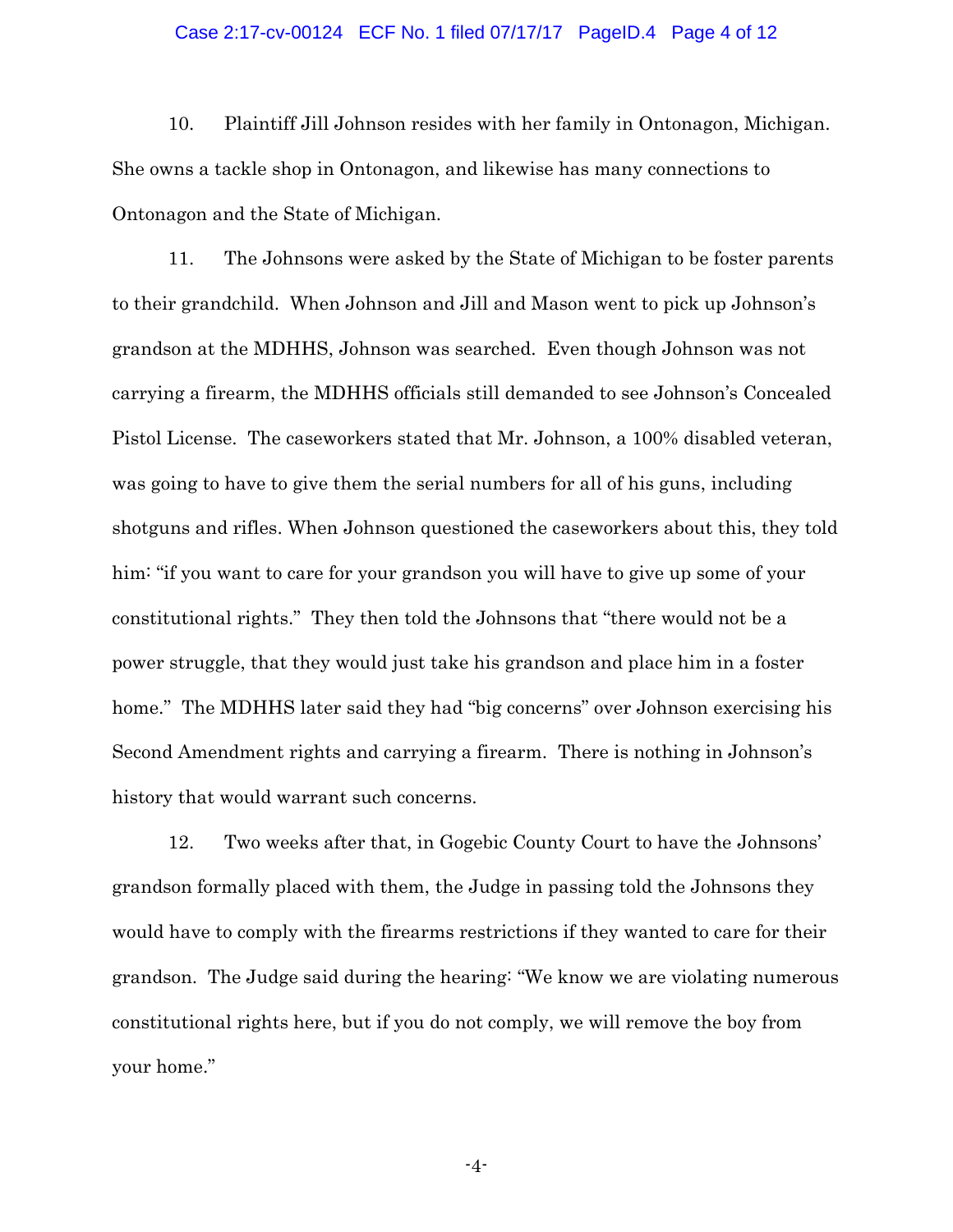## Case 2:17-cv-00124 ECF No. 1 filed 07/17/17 PageID.5 Page 5 of 12

13. Plaintiff Brian Mason is 36 years old, and resides with his family in Ontonagon, Michigan. Brian has been the Pastor at the Ontonagon Baptist Church in Ontonagon, Michigan for nine years. He is also the Chair of the Ontonagon County Department of Health and Human Services Board. Prior to that, he started a church on Drummond Island, Michigan. Brian also possesses a Michigan Concealed Pistol License and is an NRA certified range officer. In sum, he has many solid connections to the State of Michigan and the Ontonagon area, including his wife and the two of his three children who still reside in the area.

14. Plaintiff Naomi Mason resides with her family in Ontonagon, Michigan, is a published author and substitute librarian in Ontonagon, and thus has strong connections to Ontonagon and the State of Michigan.

15. The Johnsons and the Masons are allowed to possess and bear firearms in Michigan generally, but are prohibited by the MDHHS policy complained-of herein from possessing and bearing firearms for self-defense so long as they currently are foster parents or plan to be foster parents in the future.

16. The Johnsons would possess and bear loaded and functional firearms for self-defense and defense of family, but refrain from doing so because they fear their foster child/grandchild being taken away from them by the State, and/or being prohibited from being foster parents in the future, all due to the MDHHS policy complained-of herein.

17. The Masons would become foster parents in the State of Michigan, but have refrained from doing so, because they know that if they do they would be

-5-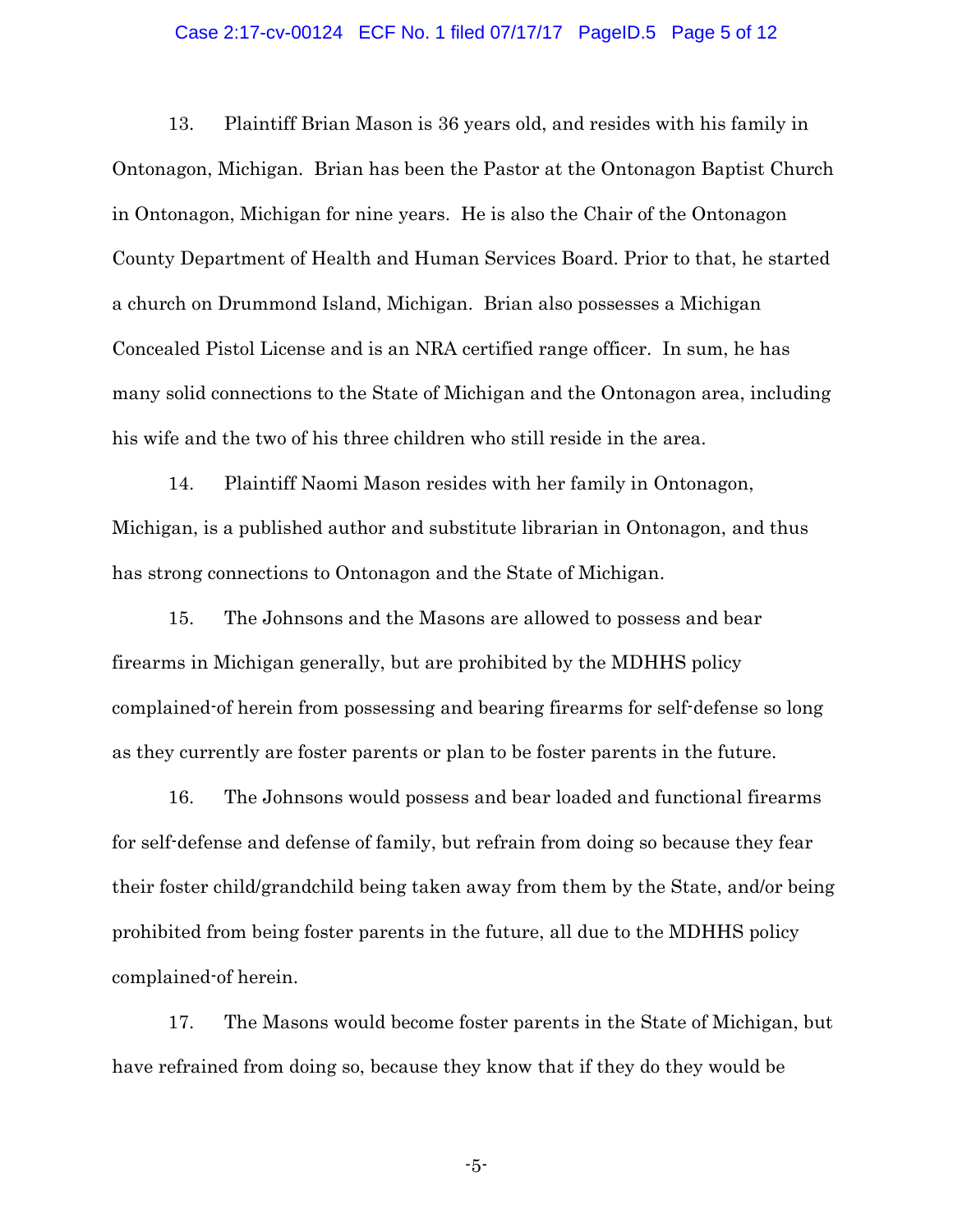### Case 2:17-cv-00124 ECF No. 1 filed 07/17/17 PageID.6 Page 6 of 12

prohibited from possessing and bearing loaded and functional firearms for selfdefense, and defense of family, at the risk of their foster children being taken away from them by the State, and/or being prohibited from being foster parents in the future, all due to the MDHHS policy complained-of herein.

18. SAF is a non-profit membership organization incorporated under the laws of Washington with its principal place of business in Bellevue, Washington. SAF's membership includes foster and adoptive parents residing in Michigan. SAF has over 650,000 members and supporters nationwide. The purposes of SAF include education, research, publishing, advocacy, and legal action focusing on the Constitutional right privately to own, possess, and bear firearms. SAF brings this action on behalf of itself and its members.

19. Members of SAF who are or would be foster and/or adoptive parents would bear loaded and functional handguns for self-defense, but refrain from doing so because they fear their foster children being taken away from them by the State, and/or being prohibited from being foster parents in the future, all due to the MDHHS policy complained-of herein.

20. William and Jill Johnson are members of SAF.

21. Brian and Naomi Mason are members of SAF.

#### DEFENDANT

22. Defendant Lyon is the Director of the Michigan Department of Health and Human Services. In Lyon's official capacity, he is responsible for enforcing certain of Michigan's laws, customs, practices, and policies, specifically those challenged herein. In that capacity, Lyon is presently enforcing the laws, customs,

-6-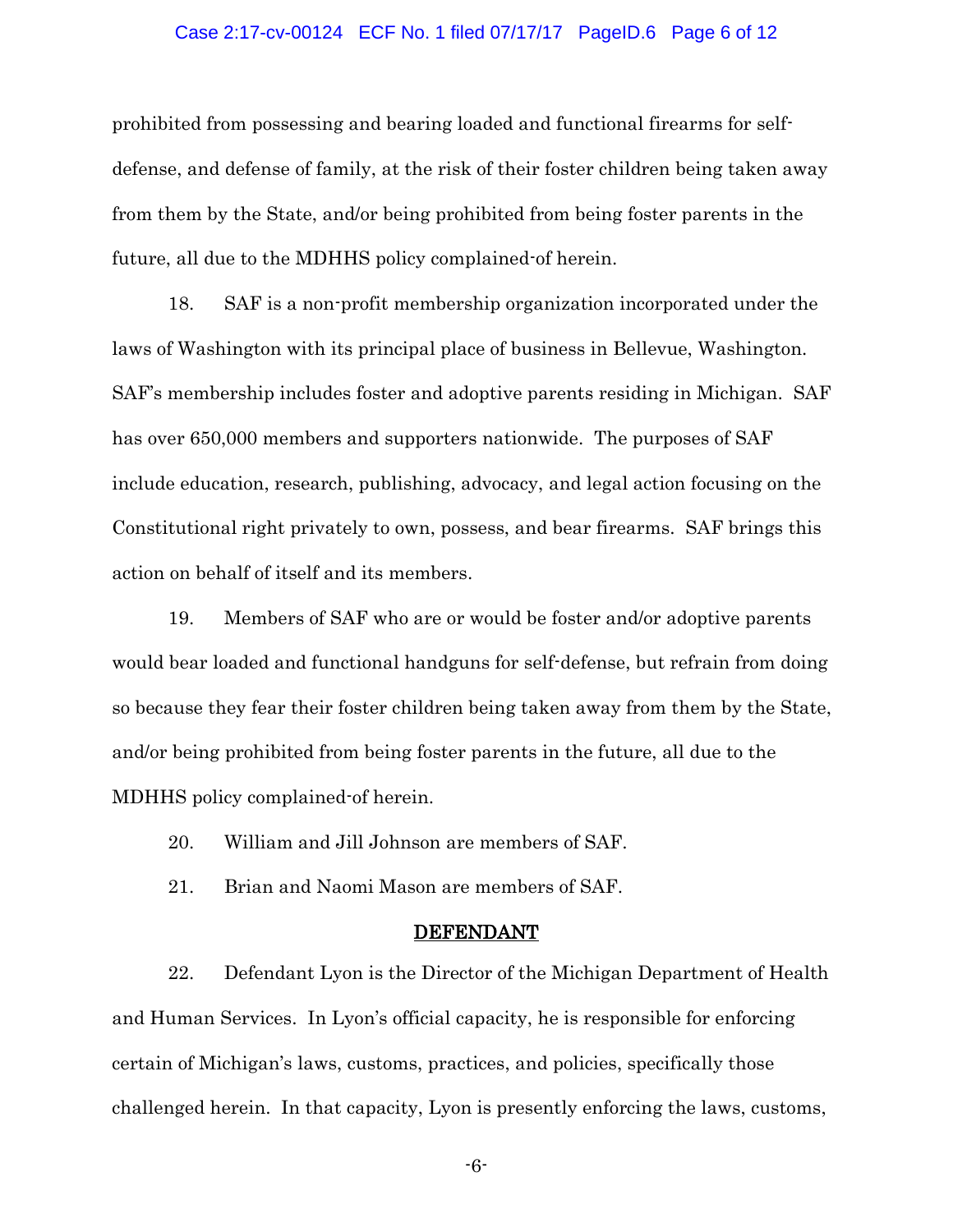practices and policies complained of in this action. Specifically, Lyon is the

authority charged with processing and administering the foster parenting system in

Michigan. He is sued in his official capacity.

# CONSTITUTIONAL PROVISIONS

23. The Second Amendment provides:

A well regulated Militia, being necessary to the security of a free State, the right of the people to keep and bear Arms, shall not be infringed.

U.S. Const. amend. II.

24. The Second Amendment "is fully applicable against the States."

McDonald v. City of Chicago, 561 U.S. 3025, 130 S. Ct. 3020, 3026 (2010).

25. Section 1 of the Fourteenth Amendment provides, in relevant part:

No state shall make or enforce any law which shall abridge the privileges or immunities of citizens of the United States; nor shall any state deprive any person of life, liberty, or property, without due process of law; nor deny to any person within its jurisdiction the equal protection of the laws.

U.S. Const. amend. XIV (emphasis added).

# STATE LAW

26. Michigan DHHS Foster Care Rules states:

R 400.9415 Hazardous materials. Rule 415. (1) A foster parent shall follow the agency's hazardous materials policy. (2) Dangerous and hazardous materials, objects, weapons, chemicals, medication, or equipment that may present a risk to children placed in the foster home shall be stored securely and out of the reach of children, as appropriate for the age and functioning level of the children. (3) Firearms are subject to the following conditions: (a) Stored in a locked metal or solid wood gun safe or (b) Triggerlocked and stored without ammunition in a locked area. (c) Ammunition shall be stored in a separate locked location. (d)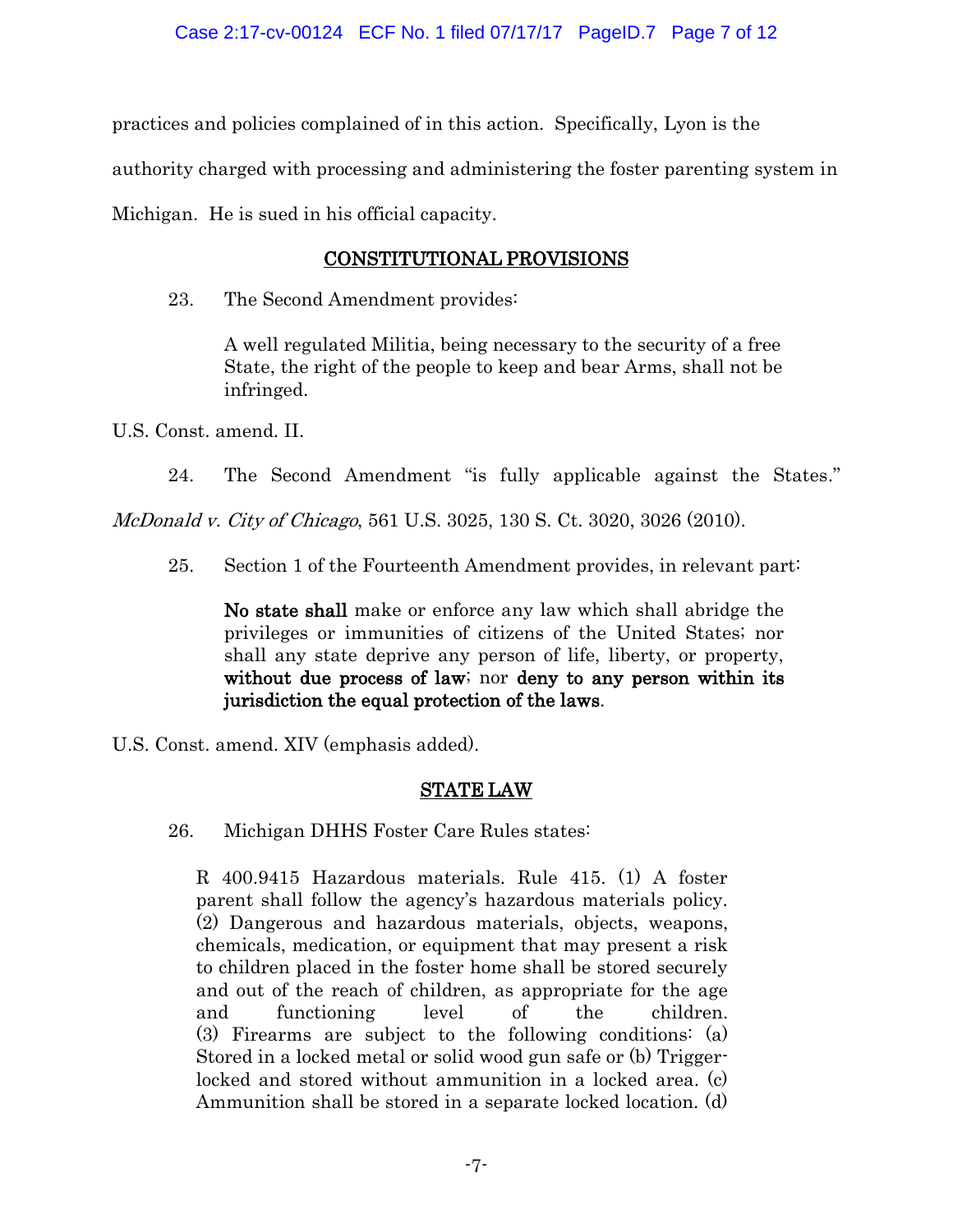A handgun shall be registered. Documentation of the registration of the handgun shall be available for review. History: Eff. January 1, 2001, Am. Eff. January 5, 2015."

## COUNT I – VIOLATION OF RIGHT TO KEEP AND BEAR FIREARMS (U.S. CONST. AMENDS. II AND XIV; 42 U.S.C. § 1983)

27. Paragraphs 1 through 26 are realleged and incorporated herein by reference.

28. The MDHHS policy contained in R 400.9415, and all other Michigan statutory language, which as-applied functionally restricts foster and adoptive parents, and would-be foster and adoptive parents, the rights and privileges of possessing and bearing readily-available firearms for self-defense and defense of family based solely on their status as foster and adoptive parents, on their face and as applied, violate the Plaintiffs' individual right to possess and carry firearms for self-defense and defense of family as secured by the Second Amendment to the United States Constitution.

## COUNT II – VIOLATION OF EQUAL PROTECTION (U.S. CONST. AMEND. XIV; 42 U.S.C. §§ 1981(a), 1983)

29. Paragraphs 1 through 28 are realleged and incorporated herein by reference.

30. The MDHHS policy R 400.9415, and all other Michigan statutory language which restricts foster and adoptive parents, and would-be foster and adoptive parents, the rights and privileges of possessing and bearing firearms for self-defense and defense of family based solely on their status as foster and adoptive parents, on their face and as applied, are unconstitutional denials of equal

-8-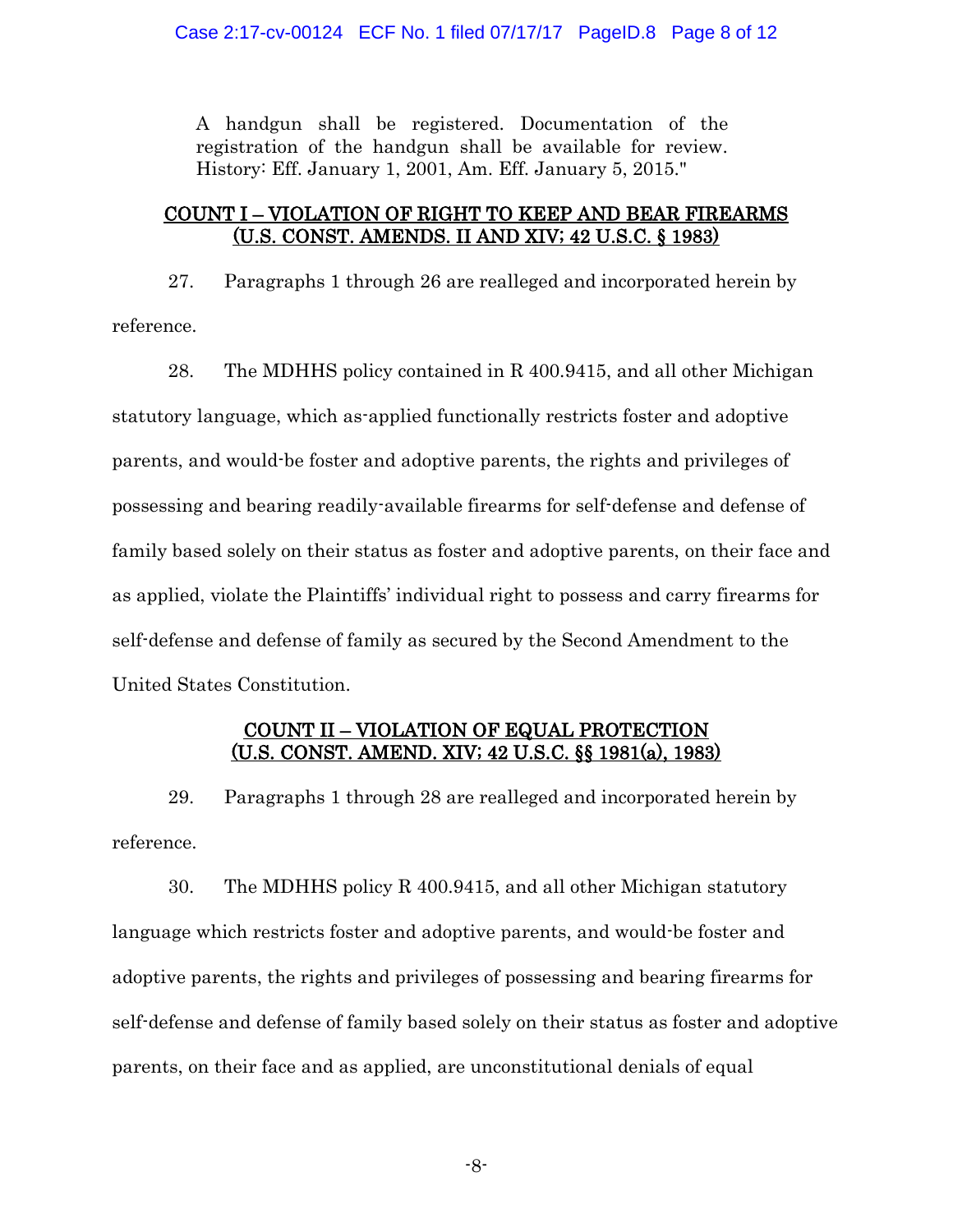### Case 2:17-cv-00124 ECF No. 1 filed 07/17/17 PageID.9 Page 9 of 12

protection of the laws and are in violation of the Equal Protection Clause of the Fourteenth Amendment to the United States Constitution.

## COUNT III – VIOLATION OF SUBSTANTIVE DUE PROCESS (U.S. CONST. AMEND. XIV; 42 U.S.C. §§ 1981(a), 1983)

31. Paragraphs 1 through 30 are realleged and incorporated herein by reference.

32. The MDHHS policy R 400.9415, and all other Michigan statutory language, which restricts foster and adoptive parents, and would-be foster and adoptive parents, the rights and privileges of possessing and bearing firearms for self-defense and defense of family based solely on their status as foster and adoptive parents, on their face and as applied, are unconstitutional denials of their fundamental substantive due process rights, and are in violation of the Due Process Clause of the Fourteenth Amendment to the United States Constitution.

### FOR ALL COUNTS

33. Paragraphs 1 through 32 are realleged and incorporated herein by reference.

34. A controversy exists as to whether the MDHHS policy which restricts foster and adoptive parents, and would-be foster and adoptive parents, the rights and privileges of possessing and bearing firearms for self-defense and defense of family based solely on their status as foster and adoptive parents, is unconstitutional.

35. A declaration from this Court would settle this issue.

-9-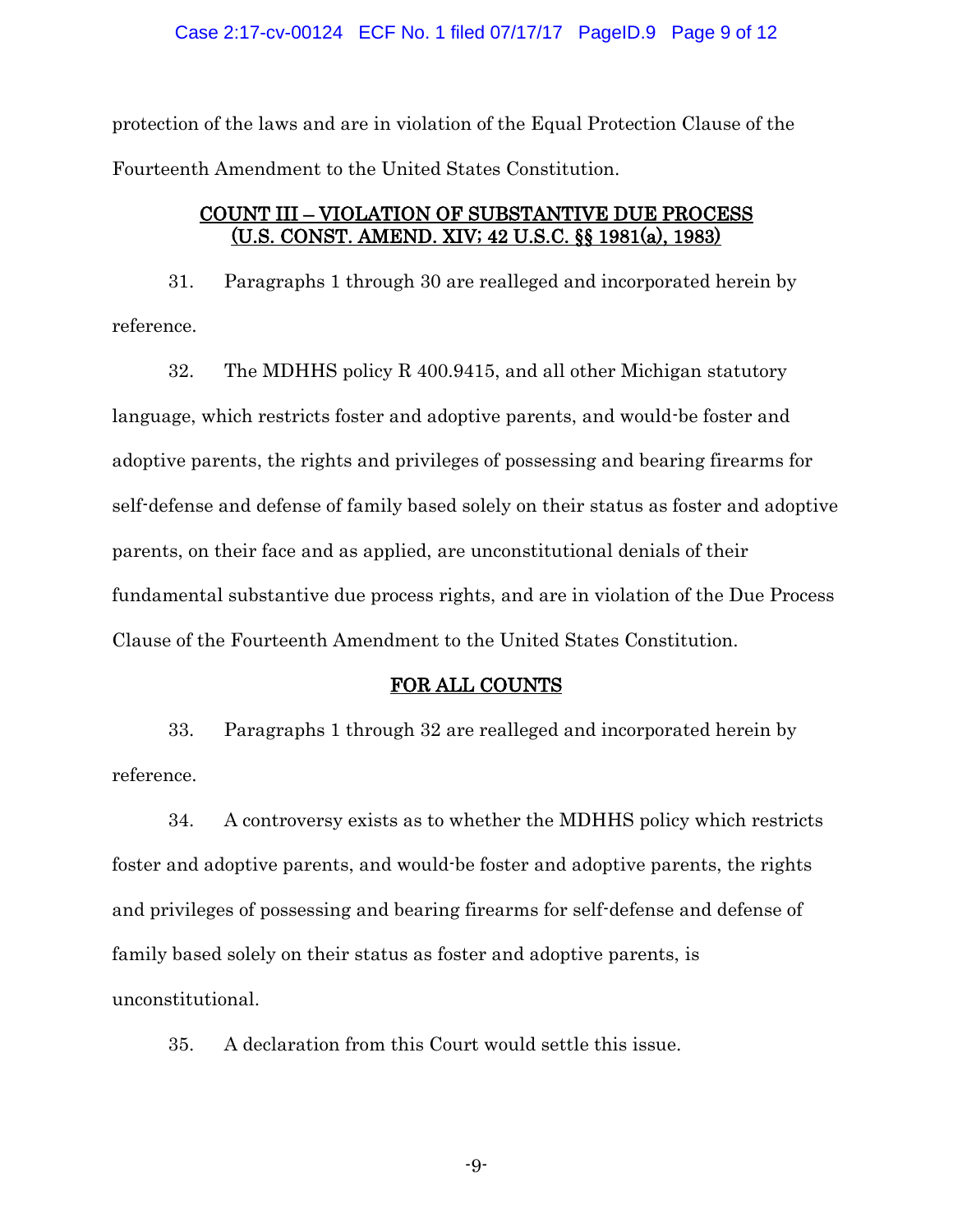#### Case 2:17-cv-00124 ECF No. 1 filed 07/17/17 PageID.10 Page 10 of 12

36. A declaration would also serve a useful purpose in clarifying the legal issues in dispute.

37. The Plaintiffs seek a declaration that the MDHHS policy which restricts foster and adoptive parents, and would-be foster and adoptive parents, the rights and privileges of possessing and bearing firearms for self-defense and defense of family based solely on their status as foster and adoptive parents, is unconstitutional.

38. In the absence of an injunction, the unlawful MDHHS policy complained-of herein would continue to be enforced and would prevent the Johnsons and Masons, and SAF's members who are foster or adoptive parents, or would-be foster or adoptive parents, residing in Michigan from possessing or bearing a firearm that any otherwise-qualified Michigan residents may possess and bear for defense of self or family.

39. The Plaintiffs would continue to suffer irreparable injury if the Court does not issue an injunction.

40. There is no adequate remedy at law because only a declaration and injunction, as opposed to monetary damages, would allow the Johnsons, Masons, and SAF's members who are foster or adoptive parents, or would-be foster or adoptive parents, residing in Michigan the opportunity to possess and bear a firearm for self-defense.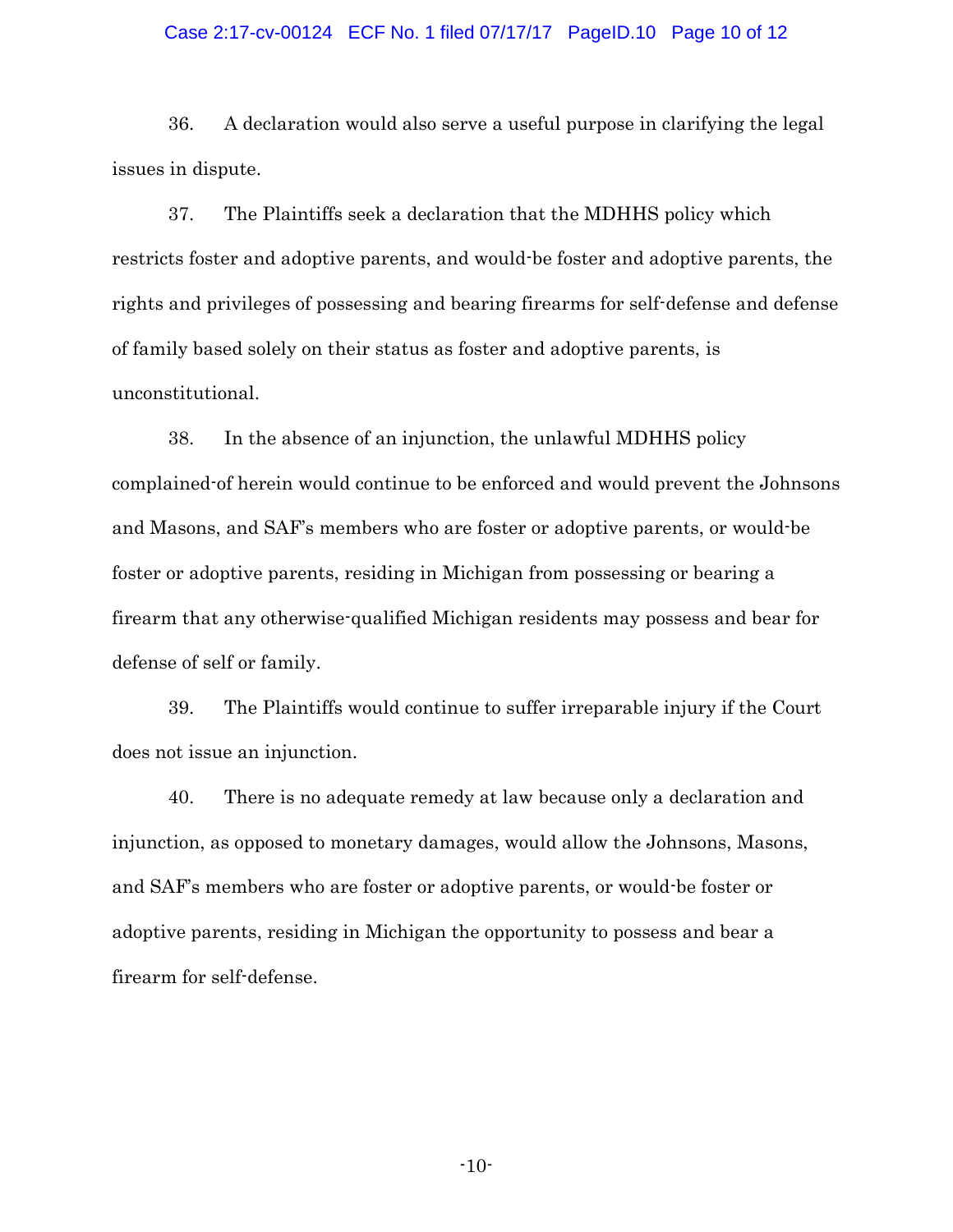### Case 2:17-cv-00124 ECF No. 1 filed 07/17/17 PageID.11 Page 11 of 12

WHEREFORE, Plaintiffs pray that this Honorable Court:

1. Issue preliminary and permanent injunctions (a) enjoining Defendant NICK LYON, as Director of the Michigan Department of Health and Human Services, from continuing and enforcing the MDHHS policy of prohibiting firearms ownership and possession to foster and adoptive parents, and those who would be foster and adoptive parents in Michigan, including against the Plaintiffs and/or their members; and

2. Enter the following:

(a) A declaratory judgment that the MDHHS policy of prohibiting firearms possession and bearing by foster and adoptive parents, and those who would be foster and adoptive parents in Michigan, and all other Michigan statutory language which restricts firearms rights and privileges based on status as a foster or adoptive parent, are null and void because they (i) infringe on the right of the people to keep and bear arms in violation of the Second and Fourteenth Amendments to the United States Constitution and (ii); and violate due process and the equal protection of the laws guaranteed by the Fourteenth Amendment to the United State Constitution;

(b) Issue preliminary and permanent injunctions against the Defendant and his political subdivisions, including officers, agents, and employees thereof, from enforcement of the MDHHS policy of prohibiting firearms possession and bearing by foster and adoptive

-11-